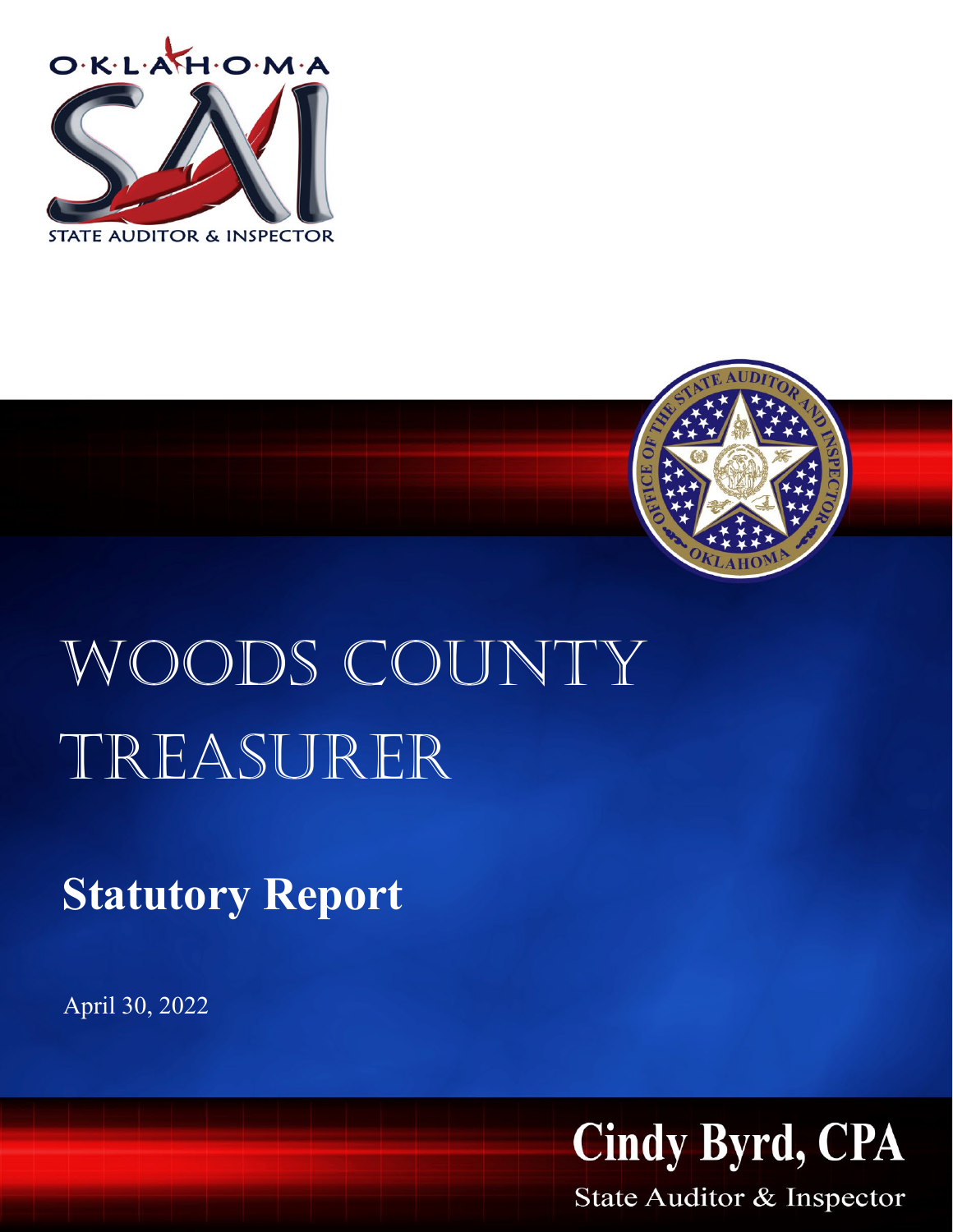DAVID MANNING, COUNTY TREASURER WOODS COUNTY, OKLAHOMA TREASURER STATUTORY REPORT APRIL 30, 2022

This publication, issued by the Oklahoma State Auditor and Inspector's Office as authorized by 74 O.S. § 212, has not been printed, but is available on the agency's website (www.sai.ok.gov) and in the Oklahoma Department of Libraries Publications Clearinghouse Digital Prairie Collection (http://digitalprairie.ok.gov/cdm/search/collection/audits/) pursuant to 65 O.S. § 3-114.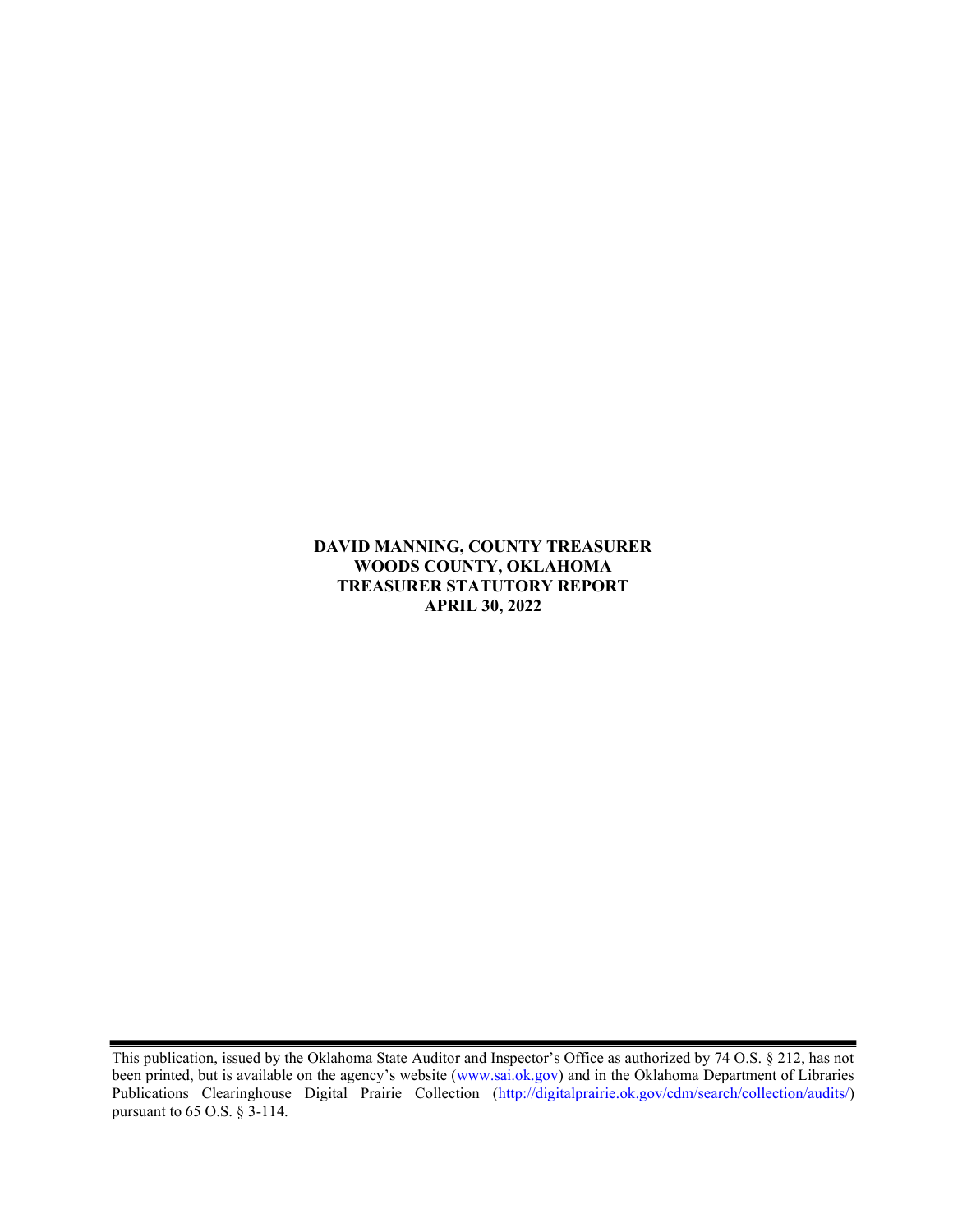

## Cindy Byrd, CPA | State Auditor & Inspector

2300 N. Lincoln Blvd., Room 123, Oklahoma City, OK 73105 | 405.521.3495 | www.sai.ok.gov

June 21, 2022

BOARD OF COUNTY COMMISSIONERS WOODS COUNTY COURTHOUSE ALVA, OKLAHOMA 73717

Transmitted herewith is the Woods County Treasurer Statutory Report for April 30, 2022. The engagement was conducted in accordance with 74 O.S. § 212.

The goal of the State Auditor and Inspector is to promote accountability and fiscal integrity in state and local government. Maintaining our independence as we provide this service to the taxpayers of Oklahoma is of utmost importance.

We wish to take this opportunity to express our appreciation for the assistance and cooperation extended to our office during our engagement.

Sincerely,

CINDY BYRD, CPA OKLAHOMA STATE AUDITOR & INSPECTOR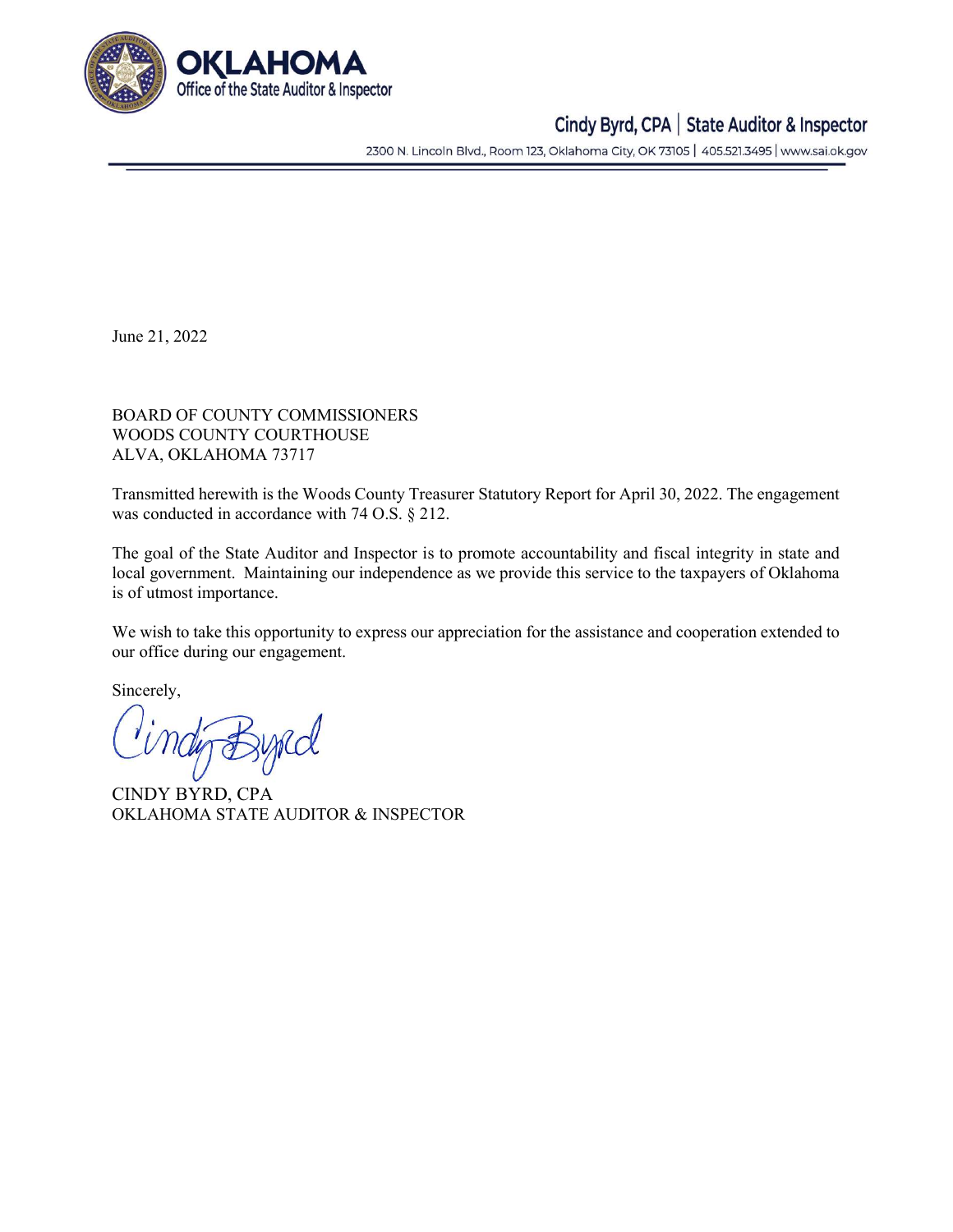

## Cindy Byrd, CPA | State Auditor & Inspector

2300 N. Lincoln Blvd., Room 123, Oklahoma City, OK 73105 | 405.521.3495 | www.sai.ok.gov

David Manning, Woods County Treasurer Woods County Courthouse Alva, Oklahoma 73717

Dear Mr. Manning:

For the purpose of complying with 74 O.S. § 212, we have performed the following procedures:

- Determine whether bank reconciliations are properly performed, visually verify the certificates of deposit, and confirm the investments.
- Determine whether subsidiary records are reconciled to the general ledger.
- Determine whether deposits and invested funds are secured by pledged collateral.

All information included in the bank reconciliations, the investment ledger, the subsidiary ledgers, and the general ledger is the representation of the County Treasurer.

Our county treasurer statutory engagement was limited to the procedures performed above and was less in scope than an audit performed in accordance with generally accepted auditing standards. Accordingly, we do not express an opinion on any basic financial statement of Woods County.

Based on our procedures performed, there were no exceptions noted.

This report is intended for the information and use of the management of the County. This restriction is not intended to limit the distribution of this report, which is a matter of public record.

CINDY BYRD, CPA OKLAHOMA STATE AUDITOR & INSPECTOR

May 26, 2022